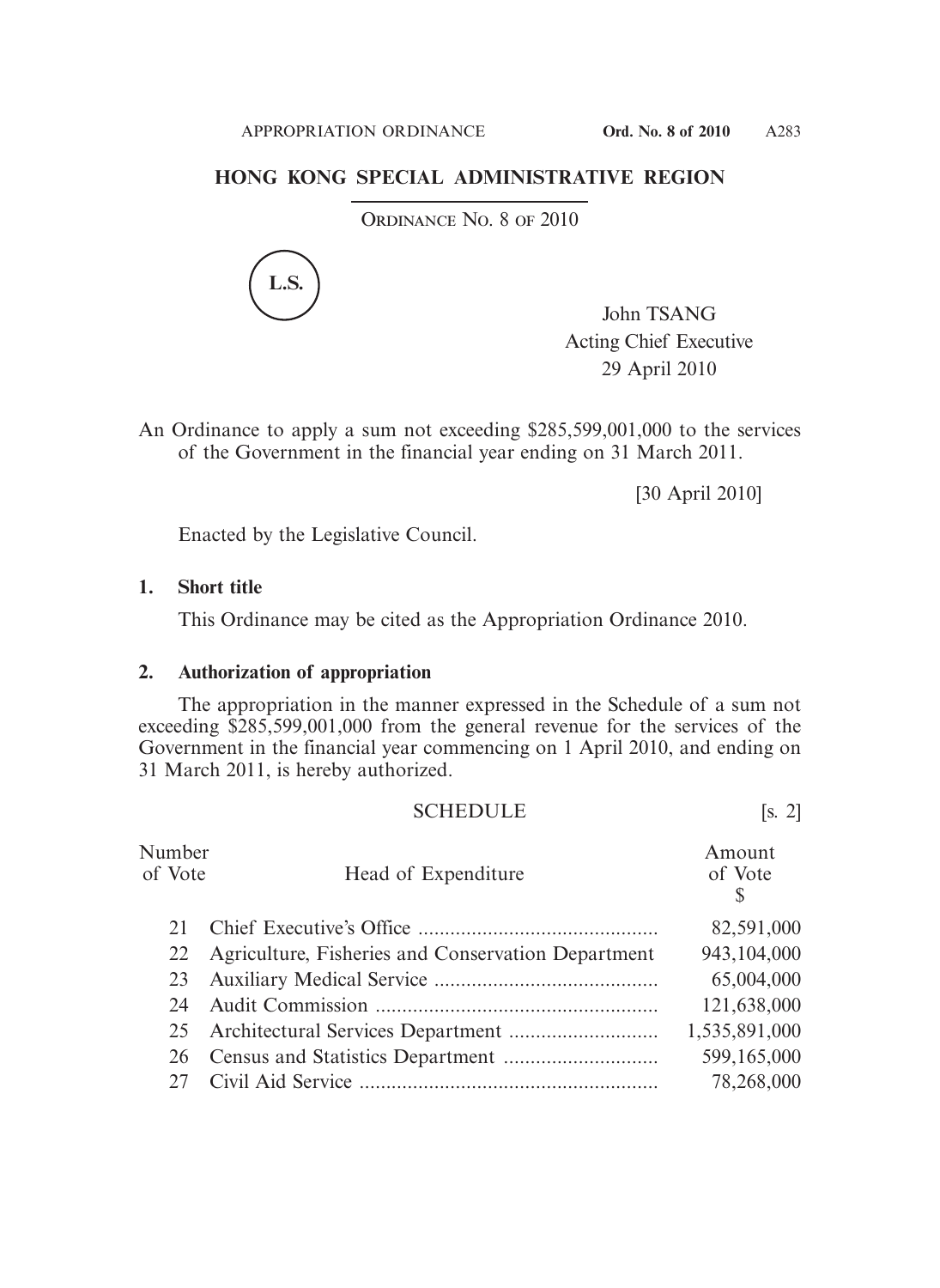| of Vote<br>of Vote<br>Head of Expenditure<br>$\mathbb{S}$<br>726,398,000<br>28<br>2,845,482,000<br>30<br>2,509,384,000<br>31<br>2,132,587,000<br>Civil Engineering and Development Department<br>33<br>4,560,090,000<br>37<br>1,808,389,000<br>39<br>Electrical and Mechanical Services Department<br>400,857,000<br>42<br>2,248,453,000<br>44<br>4,092,855,000<br>45<br>46<br>2,792,747,000<br>47<br>Government Secretariat: Office of the Government<br>580,499,000<br>355,005,000<br>48<br>4,543,431,000<br>Food and Environmental Hygiene Department<br>49<br>1,770,012,000<br>51<br>Government Secretariat: Home Affairs Bureau<br>1,348,265,000<br>53<br>Government Secretariat: Commerce and Economic<br>55<br>Bureau (Communications)<br>Development<br>and<br>291,421,000<br>491,806,000<br>59<br>2,194,355,000<br>60<br>128,712,000<br>62<br>63<br>1,639,685,000 |
|----------------------------------------------------------------------------------------------------------------------------------------------------------------------------------------------------------------------------------------------------------------------------------------------------------------------------------------------------------------------------------------------------------------------------------------------------------------------------------------------------------------------------------------------------------------------------------------------------------------------------------------------------------------------------------------------------------------------------------------------------------------------------------------------------------------------------------------------------------------------------|
|                                                                                                                                                                                                                                                                                                                                                                                                                                                                                                                                                                                                                                                                                                                                                                                                                                                                            |
|                                                                                                                                                                                                                                                                                                                                                                                                                                                                                                                                                                                                                                                                                                                                                                                                                                                                            |
|                                                                                                                                                                                                                                                                                                                                                                                                                                                                                                                                                                                                                                                                                                                                                                                                                                                                            |
|                                                                                                                                                                                                                                                                                                                                                                                                                                                                                                                                                                                                                                                                                                                                                                                                                                                                            |
|                                                                                                                                                                                                                                                                                                                                                                                                                                                                                                                                                                                                                                                                                                                                                                                                                                                                            |
|                                                                                                                                                                                                                                                                                                                                                                                                                                                                                                                                                                                                                                                                                                                                                                                                                                                                            |
|                                                                                                                                                                                                                                                                                                                                                                                                                                                                                                                                                                                                                                                                                                                                                                                                                                                                            |
|                                                                                                                                                                                                                                                                                                                                                                                                                                                                                                                                                                                                                                                                                                                                                                                                                                                                            |
|                                                                                                                                                                                                                                                                                                                                                                                                                                                                                                                                                                                                                                                                                                                                                                                                                                                                            |
|                                                                                                                                                                                                                                                                                                                                                                                                                                                                                                                                                                                                                                                                                                                                                                                                                                                                            |
|                                                                                                                                                                                                                                                                                                                                                                                                                                                                                                                                                                                                                                                                                                                                                                                                                                                                            |
|                                                                                                                                                                                                                                                                                                                                                                                                                                                                                                                                                                                                                                                                                                                                                                                                                                                                            |
|                                                                                                                                                                                                                                                                                                                                                                                                                                                                                                                                                                                                                                                                                                                                                                                                                                                                            |
|                                                                                                                                                                                                                                                                                                                                                                                                                                                                                                                                                                                                                                                                                                                                                                                                                                                                            |
|                                                                                                                                                                                                                                                                                                                                                                                                                                                                                                                                                                                                                                                                                                                                                                                                                                                                            |
|                                                                                                                                                                                                                                                                                                                                                                                                                                                                                                                                                                                                                                                                                                                                                                                                                                                                            |
|                                                                                                                                                                                                                                                                                                                                                                                                                                                                                                                                                                                                                                                                                                                                                                                                                                                                            |
|                                                                                                                                                                                                                                                                                                                                                                                                                                                                                                                                                                                                                                                                                                                                                                                                                                                                            |
|                                                                                                                                                                                                                                                                                                                                                                                                                                                                                                                                                                                                                                                                                                                                                                                                                                                                            |
|                                                                                                                                                                                                                                                                                                                                                                                                                                                                                                                                                                                                                                                                                                                                                                                                                                                                            |
|                                                                                                                                                                                                                                                                                                                                                                                                                                                                                                                                                                                                                                                                                                                                                                                                                                                                            |
|                                                                                                                                                                                                                                                                                                                                                                                                                                                                                                                                                                                                                                                                                                                                                                                                                                                                            |
|                                                                                                                                                                                                                                                                                                                                                                                                                                                                                                                                                                                                                                                                                                                                                                                                                                                                            |
| 3,039,401,000<br>70                                                                                                                                                                                                                                                                                                                                                                                                                                                                                                                                                                                                                                                                                                                                                                                                                                                        |
| 814,174,000<br>72<br>Independent Commission Against Corruption                                                                                                                                                                                                                                                                                                                                                                                                                                                                                                                                                                                                                                                                                                                                                                                                             |
| 373,769,000<br>74                                                                                                                                                                                                                                                                                                                                                                                                                                                                                                                                                                                                                                                                                                                                                                                                                                                          |
| 1,273,893,000<br>76                                                                                                                                                                                                                                                                                                                                                                                                                                                                                                                                                                                                                                                                                                                                                                                                                                                        |
| 96,086,000<br>78                                                                                                                                                                                                                                                                                                                                                                                                                                                                                                                                                                                                                                                                                                                                                                                                                                                           |
| 105,776,000<br>79                                                                                                                                                                                                                                                                                                                                                                                                                                                                                                                                                                                                                                                                                                                                                                                                                                                          |
| 1,115,639,000<br>80                                                                                                                                                                                                                                                                                                                                                                                                                                                                                                                                                                                                                                                                                                                                                                                                                                                        |
| 867,834,000<br>82                                                                                                                                                                                                                                                                                                                                                                                                                                                                                                                                                                                                                                                                                                                                                                                                                                                          |
| 1,166,267,000<br>90                                                                                                                                                                                                                                                                                                                                                                                                                                                                                                                                                                                                                                                                                                                                                                                                                                                        |
| 1,793,355,000<br>91                                                                                                                                                                                                                                                                                                                                                                                                                                                                                                                                                                                                                                                                                                                                                                                                                                                        |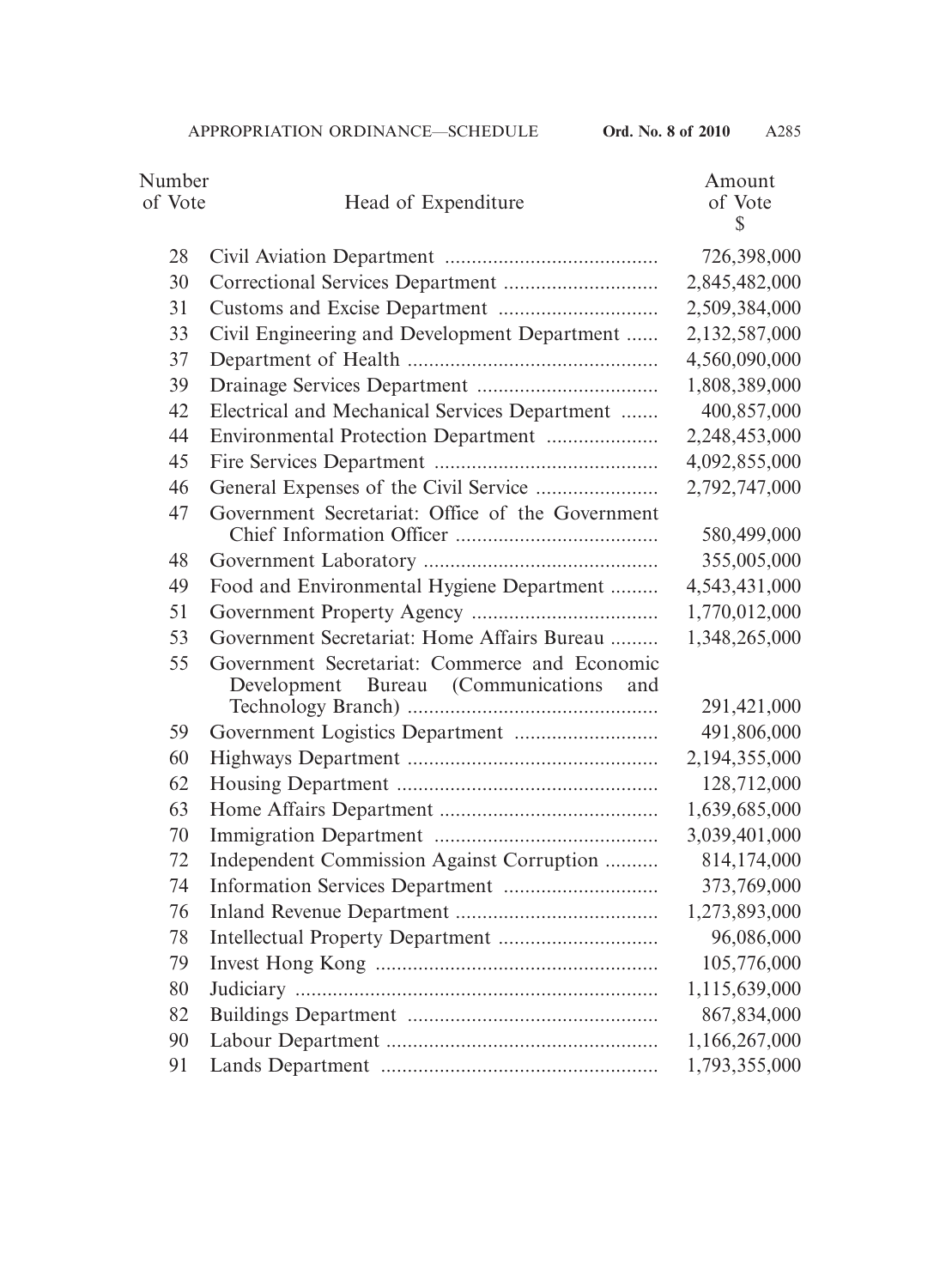| Number  |                                                                                                   | Amount            |
|---------|---------------------------------------------------------------------------------------------------|-------------------|
| of Vote | Head of Expenditure                                                                               | of Vote           |
|         |                                                                                                   | $\mathbb{S}$      |
| 92      |                                                                                                   | 1,009,882,000     |
| 94      |                                                                                                   | 752,971,000       |
| 95      | Leisure and Cultural Services Department                                                          | 5,454,665,000     |
| 96      | Government Secretariat: Overseas Economic and                                                     | 303,747,000       |
| 100     |                                                                                                   | 964,272,000       |
| 106     |                                                                                                   | 17,600,787,000    |
| 112     |                                                                                                   | 414,367,000       |
| 114     |                                                                                                   | 88,487,000        |
| 116     |                                                                                                   | 138,577,000       |
| 118     |                                                                                                   | 475,571,000       |
| 120     |                                                                                                   | 18,587,447,000    |
| 121     | Independent Police Complaints Council                                                             | 27,177,000        |
| 122     |                                                                                                   | 13,042,384,000    |
| 136     |                                                                                                   | 16,474,000        |
| 137     | Government Secretariat: Environment Bureau                                                        | 70,641,000        |
| 138     | Secretariat: Development Bureau<br>Government                                                     | 1,179,116,000     |
| 139     | Government Secretariat: Food and Health Bureau                                                    | 70,810,000        |
| 140     | Government Secretariat: Food and Health Bureau                                                    | 34, 584, 171, 000 |
| 141     | Government Secretariat: Labour and Welfare Bureau                                                 | 537,939,000       |
| 142     | Government Secretariat: Offices of the Chief<br>Secretary for Administration and the Financial    |                   |
|         |                                                                                                   | 524,735,000       |
| 143     | Government Secretariat: Civil Service Bureau                                                      | 410,245,000       |
| 144     | Secretariat: Constitutional<br>and<br>Government                                                  | 569,686,000       |
| 147     | Government Secretariat: Financial Services and the<br>Treasury Bureau (The Treasury Branch)       | 685,754,000       |
| 148     | Government Secretariat: Financial Services and the<br>Treasury Bureau (Financial Services Branch) | 160,788,000       |
| 151     | Government Secretariat: Security Bureau                                                           | 245,479,000       |